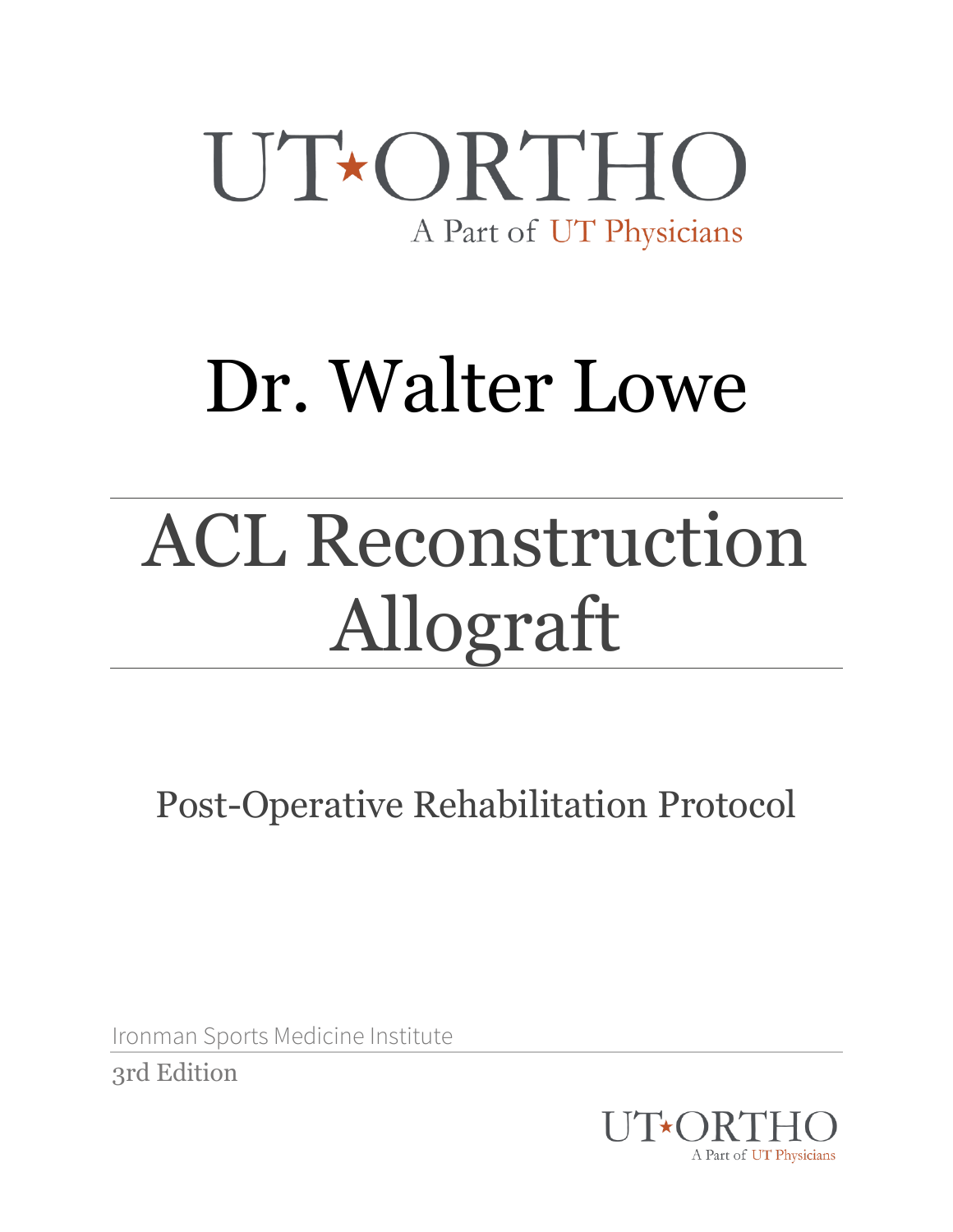### Tips for Successful Recovery

- 1. **Surgical pre-cautions**: Do not change bandages unless instructed by physician. Wear compression hoses on operative limb until crutches are discharged. If you suspect a DVT, contact Dr. Lowe's office immediately at **713-486-6540** or refer to ED immediately. If patient has reactive effusion that does not improve with rest, ice, and compression, contact Dr. Lowe's office.
- 2. Begin **stretching extension** ROM on day one. Achieve full extension ROM by week 2. If not achieved by end of week 4, notify the physician's office.
- 3. Address **quad activation** early and focus on isolation of quadriceps activation. Use surface emg, NMES, and tactile cueing to isolate quadriceps. Be aware of co-contracting from hamstrings, and ensure proper form. Do not progress to standing activities if patient is unable to achieve isolated quad set in long seated position. Goal is to achieve heel lift with a quad set.

\***Dosing quad sets**: 10 minutes of 10 second squeeze/10 second rest, x5 times a day.

- 4. **Straight leg raises**: Ensure quadriceps is activated and is maintaining contraction throughout the SLR range to eliminate extensor lag. Aim for a calf tap and elimination of extensor lag by week 3. Calf tap: the calf taps/skims the table while the heel stays elevated as the leg descends to starting position. Continue doing SLR until 10# ankle weight is achieved.
- 5. Do not force **flexion ROM**, but encourage steady progression. Patellar mobility is imperative. Use gentle soft tissue techniques for areas such as anterior interval/fat pad, quadriceps, hamstrings, and scar management. If 90° of flexion is not achieved by week 2, notify physician's office.
- 6. Start double leg (DL) mini squats and leg press from 0° to 60° initially, then progress to 90° as tolerated. Single leg (SL) activities may be initiated at week 4 with SL leg press and step-ups, then advancing to SL activities as tolerated. **Loaded leg extensions are prohibited**.

\***Squat progressions example**: DL leg press, DL mini squats, DL chair squats, DL body weight squats, SL leg press, SL step ups, Static lunge split squat, SL step downs, SL squats, SL split squat with elevated back leg, walking lunges, SL sit to stands, SL slide outs.

- 7. **Pre-run/pre-jump program** includes tempo-based activities with focus on the deceleration phase such as DL speed squats, DL drop squats, DL "bounce bounce bounce squat", then progress to alternating SL drop squats. Also, intermittently increase the tempo of regular strengthening exercises to align with the timing requirements of jogging and jumping.
- 8. **Walk/Jog program**: **MD approval required**. Begin on treadmill with 2- 3 days per week. Begin with 1:1 or 2:1 walk to jog ratios, (ie. 1 min walk to 1 min jog or 2 min walk to 1 min jog). Then progress each week by 1 min jog until 12-15 min of jogging is achieved.
- 9. **Plyometric program**: **MD approval required**. Begin with small DL jumps, jump rope, and small depth jump landings& box jumps. Progress box height as skill is mastered. Ensure equal weighted DL take-off and landing before progressing to SL plyometrics. Initiate SL plyometrics with alternating L and R landings in place and then advance to SL hops. Begin a sportsmetric based plyometric program when released by surgeon.
- 10. **Isokinetic protocol**: After 20 weeks and **with MD approval**, may begin training and testing with 300°/sec and progress to 180°/sec. Do not proceed if patient has history of anterior knee pain.
- 11. **Return to Play Progression:** a graded re-exposure is essential. Return to non-contact practice, return to contact practice, return to scrimmage, return to interval play, return to full time play.

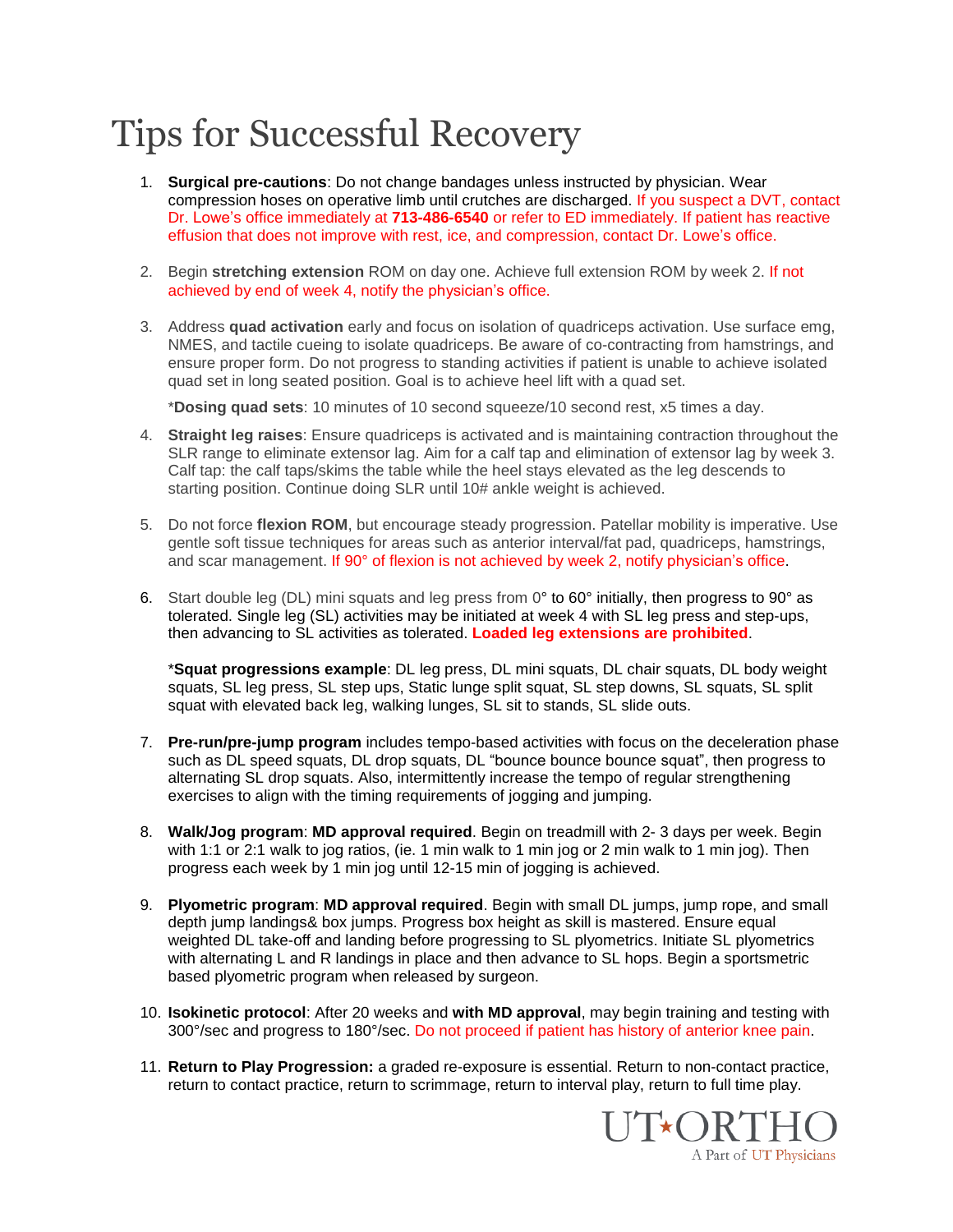#### **PHASE 1 - ACUTE (0-6 Weeks)**

#### **PHASE GOALS: PROTECT GRAFT, RESTORE AMBULATION & ADL STATUS RANGE OF MOTION***\* NO MENISCUS/CARTILAGE PROCEDURES*

- 0-1 Week -- Full extension and progress flexion to 90°
- 1+ Weeks Maintain full extension and gradually progress to full flexion
- Patellar mobs, calf/hamstring stretching, heel prop, prone hangs

#### **WEIGHT BEARING**

- 0-2 Weeks -- WBAT
- 2+ Weeks FWB with symmetrical gait

#### **BRACE & CRUTCH USE**

- $\bullet$  0-1 Week Brace locked in 0° extension, unless unlocked by MD
- 1-2 Weeks Unlock brace 0° to 60°
- 2+ Weeks Brace unlocked to full if good quad control and full extension
- $\bullet$  2-4 Weeks D/C crutches when gait is normal
- 4+ Weeks D/C brace for home ambulation; continue for community ambulation until MD approval to D/C

#### **STRENGTHENING**

- Quad sets, straight leg raises, hip abduction
- Pre-gait, TKEs, calf raises, static balance, mini squats, chair squats, leg press, step ups, static lunge, HS curls, hip machine, bridges
- Stationary biking: must be  $> 110^{\circ}$  knee flexion

#### **CRITERIA FOR FULL AMBULATION**

- • **> 0° KNEE EXTENSION & 90° KNEE FLEXION**
- **> 30 STRAIGHT LEG RAISES WITHOUT LAG**
- **MINIMAL EFFUSION, PAIN, & SYMMETRICAL GAIT WITHOUT A LIMP**
- • **MD OR PT APPROVAL**

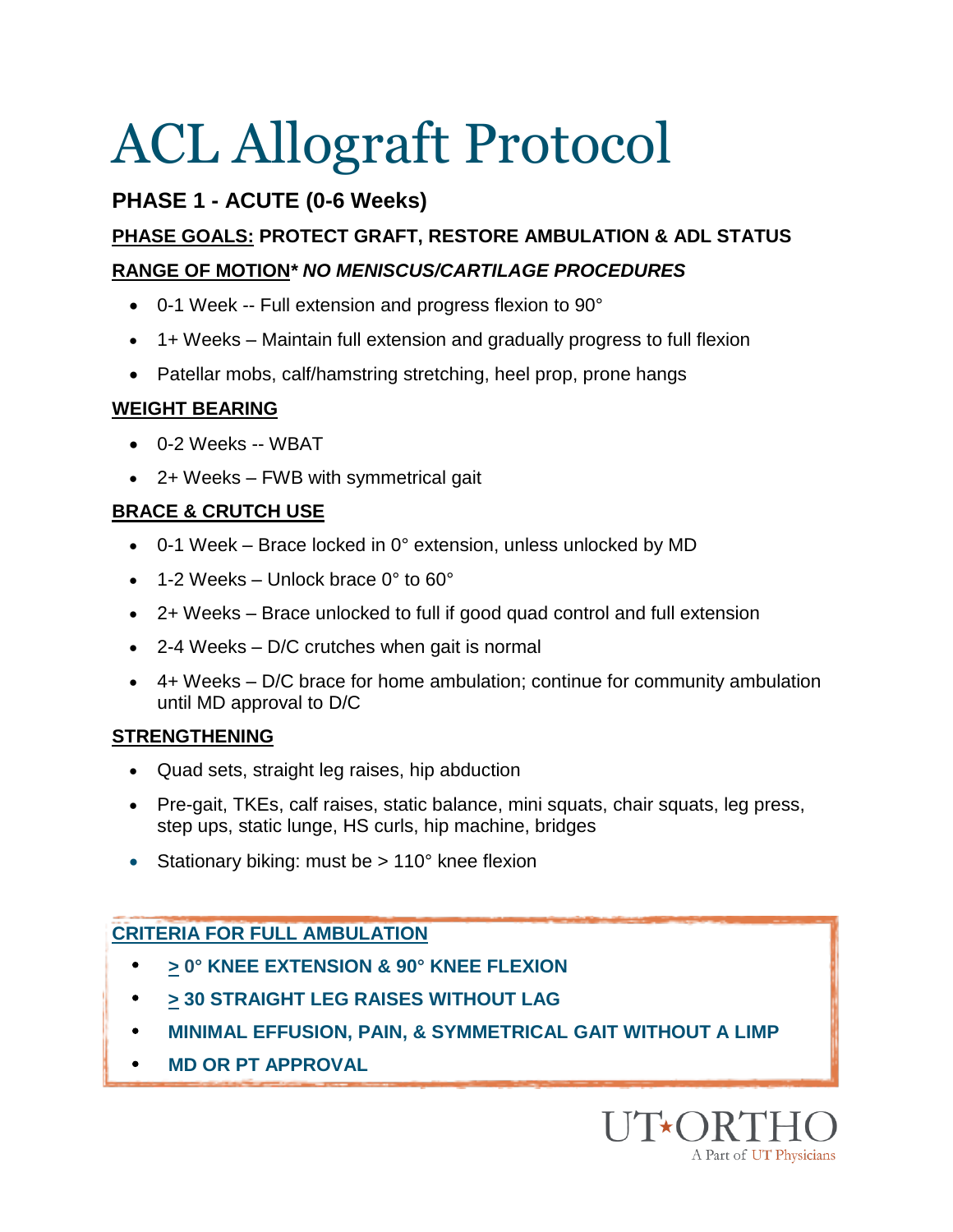#### **PHASE 2 – STRENGTH (6-12 Weeks)**

#### **PHASE GOALS: IMPROVE STRENGTH AND PROTECT THE GRAFT**

#### **RANGE OF MOTION**

6+ Weeks – Symmetrical & pain free with overpressure

#### **STRENGTHENING**

- Leg press, step ups, step downs, RDLs, lunges, Bulgarian squats, wall sits
- Squat progression: bodyweight squats  $\rightarrow$  single leg squats
- Advance hip abduction & glut strength: band walks, lateral lunge, reverse lunge
- Core exercises: planks, side planks, v-ups, Russian twist, superman
- Balance training: foam pad, balance board, BOSU

#### **CONDITIONING**

- Initiate dynamic warm-up: frankenstein kicks, leg swings, knee hugs, heel sweeps, heel/toe walks, oil rigs, lateral lunge, hip rotation, inch worm, speed squats
- Stationary bike, elliptical, & rowing machine
- Swimming: progress kicking gradually and pain-free, no flip turns
- **NO RUNNING or PLYOMETRICS**

#### **CRITERIA FOR PHASE 2**

- • **PAIN LESS THAN 3/10 (WORST)**
- • **WITHIN 2° DEG NORMAL KNEE EXTENSION & 120° KNEE FLEXION**
- **SYMMETRICAL BODY WEIGHT SQUAT**
- **MINIMAL EFFUSION, PAIN, & SYMMETRICAL GAIT WITHOUT A LIMP**

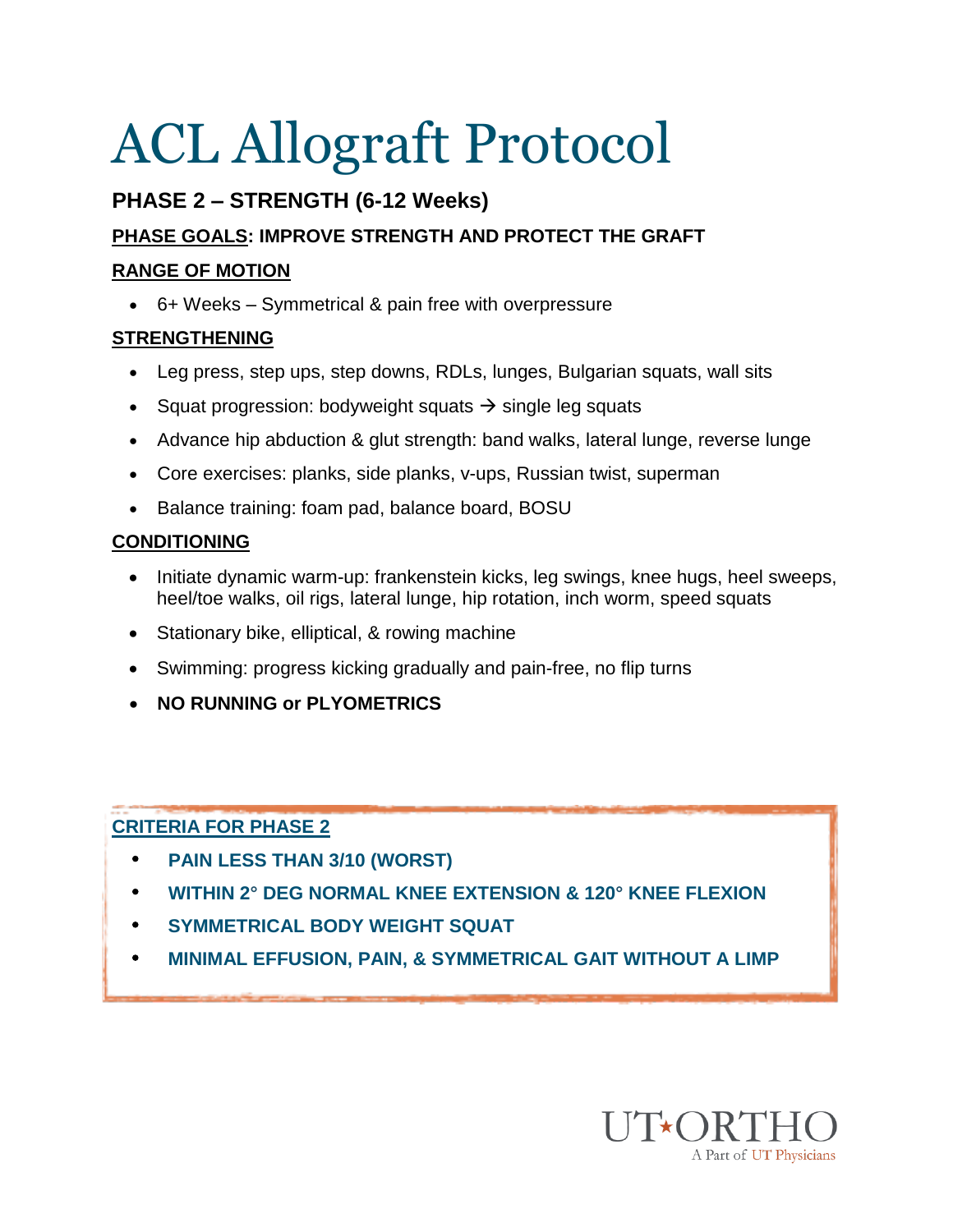#### **PHASE 3 – INITIATE JOGGING (12-20 Weeks) PHASE GOALS: IMPROVE STRENGTH AND INITIATE JOGGING PROGRAM RANGE OF MOTION**

12+ Weeks – Maintain symmetry & pain-free with overpressure

#### **STRENGTHENING**

- Gym strengthening: squats, deadlifts, HS curls
- SL strengthening: SL squats, sit to stands, ball slams, step ups/downs
- Dynamic core exercises: mountain climbers, planks, pikes, pale off press
- Integrate interval strength circuits & work/rest timed intervals

#### **CONDITIONING**

- Dynamic warm-up
- Biking, elliptical, swimming, & rowing
- 12+ Weeks -- Treadmill walk/jog progressions: begin with 30"-1' W/J intervals, advance jog time by 1 min each week
- 16+ Weeks -- Double leg jump rope
- Predictable, patterned linear ladder drills

#### **CRITERIA FOR JOGGING AND DOUBLE LEG JUMP ROPE**

- **PAIN LESS THAN 3 / 10 (WORST)**
- **WITHIN 2° NORMAL KNEE EXTENSION & 120° KNEE FLEXION**
- **QUADRICEPS & HAMSTRING STRENGTH > 60% NORMAL**
- **LESS THAN 4cm DEFICIT ON SINGLE-LEG SQUAT (ANTERIOR REACH)**
- **AT LEAST 1 MINUTE OF SINGLE LEG SQUATS**
- **MD APPROVAL**

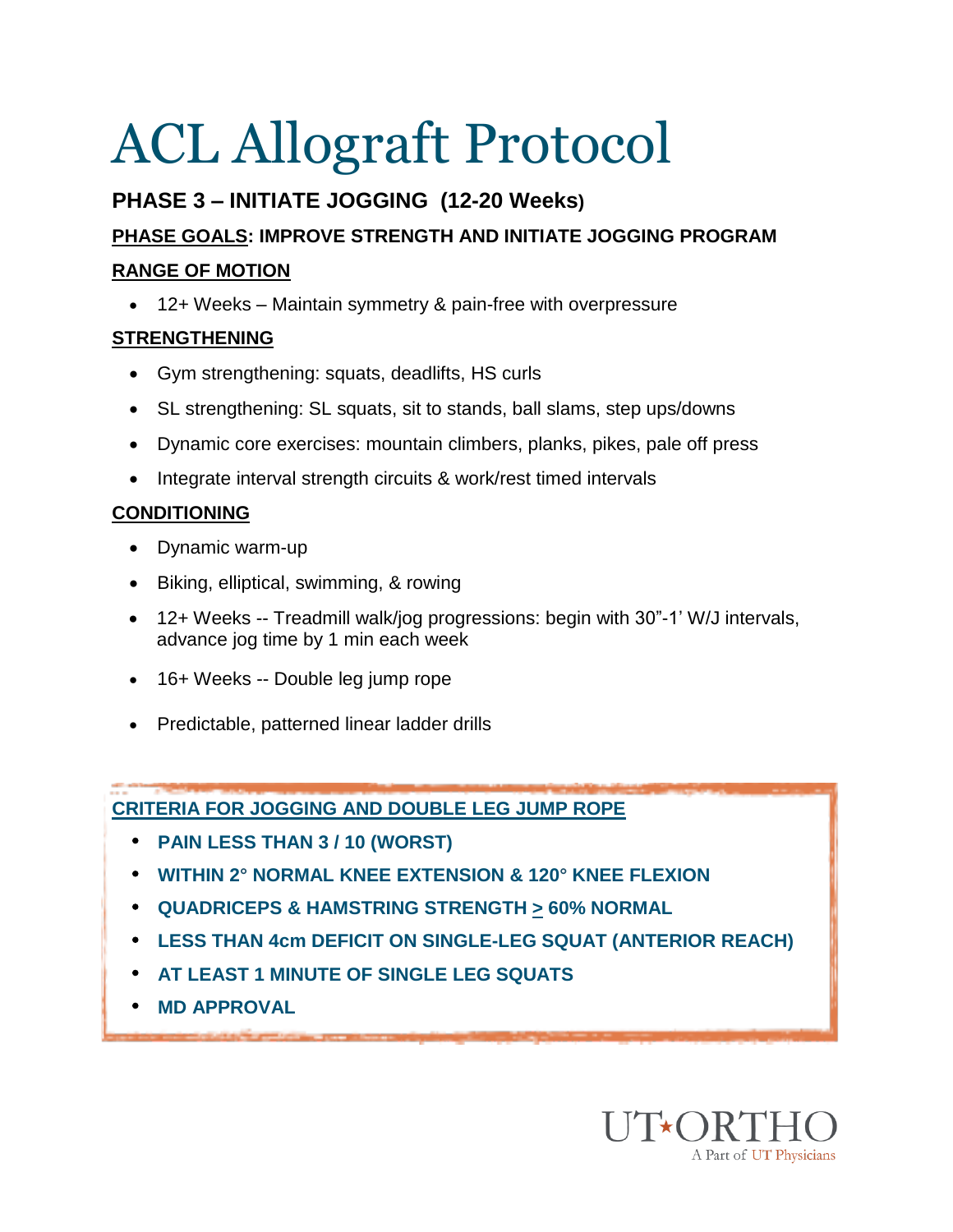#### **PHASE 4 – STRENGTH, DOUBLE LEG PLYOMETRIC, AND INITIATE AGILITY (20-32 Weeks)**

#### **PHASE GOALS: INTRODUCE DYNAMIC MOVEMENTS**

#### **RANGE OF MOTION**

20+ Weeks – Maintain symmetry & pain-free with overpressure

#### **STRENGTHENING**

- Gym strengthening: squats, deadlifts, initiate olympic lifting
- SL strengthening: SL squats, sit to stands, ball slams, step ups/downs
- Interval strength circuits & work/rest timed intervals
- Dynamic eccentric loading: double & single leg
- Dynamic core: rotational and anti-rotational drills

#### **CONDITIONING**

- Dynamic warm-up
- Biking, elliptical, jogging, swimming, & rowing
- Advance to track jogging: jog straights & walk curves

#### **PLYOMETRICS & AGILITY:**

- Double leg plyos: jump rope, shuttle jumps, line jumps, cone jumps, depth jumps, box jumps
- Predictable, patterned ladder drills or footworkS

#### **CRITERIA FOR AGILITY & DOUBLE LEG PLYOMETRIC: >24 WEEKS**

- **PAIN LESS THAN 2 / 10 (WORST)**
- **QUAD & HAM STRENGTH > 80% NORMAL; > 50% H/Q RATIO FOR FEMALES**

A Part of UT Physicians

- **AT LEAST 3 MINUTES OF SINGLE LEG SQUATS (RESISTED)**
- **JOGGING >15 MINUTES ON TRACK OR PAVED SURFACE**
- **< 5 ON LANDING ERROR SCORING SYSTEM (LESS)**
- **MD APPROVAL**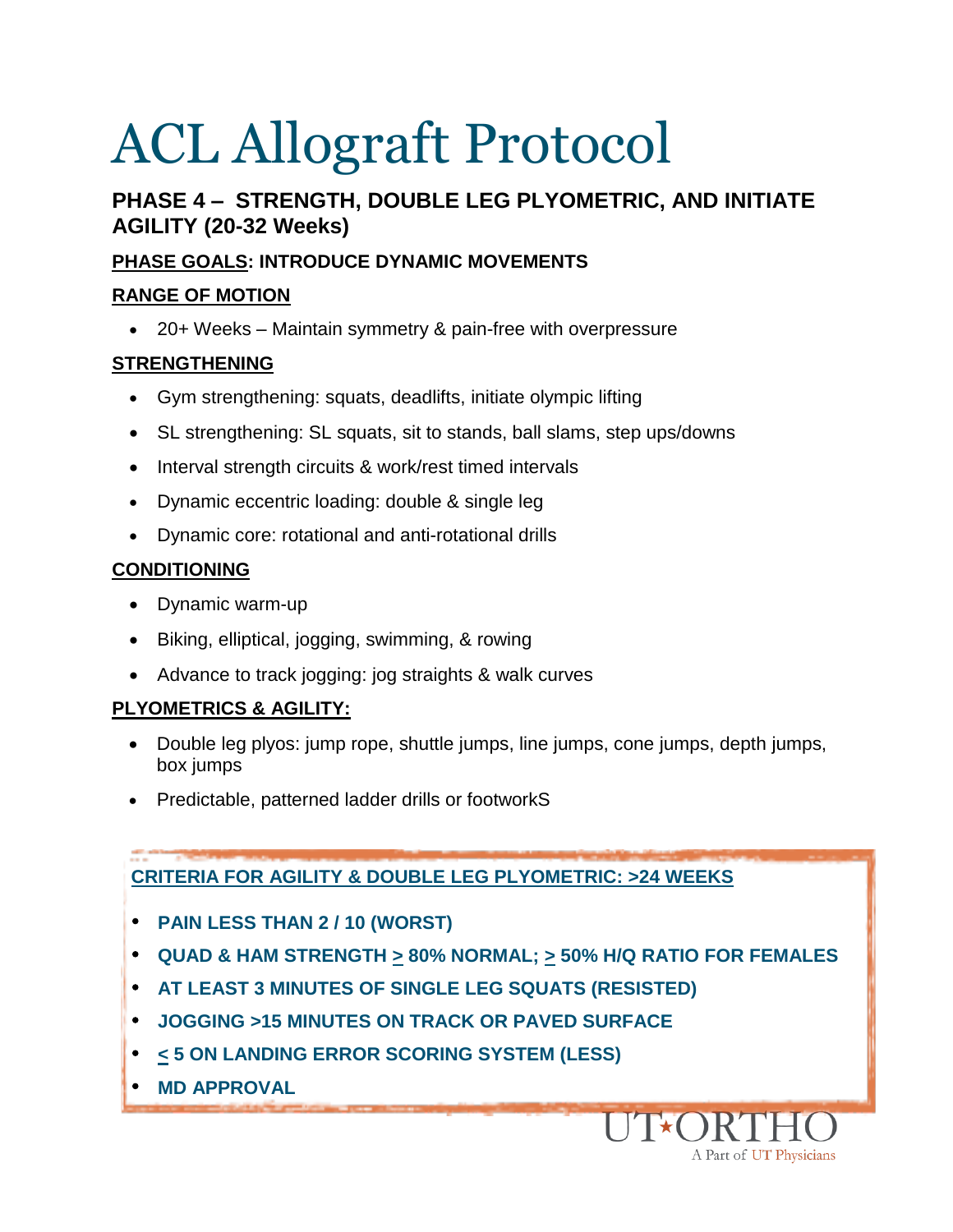#### **PHASE 5 – STRENGTH, AGILITY, POWER & PLYOMETRICS**

#### **(32-36 Weeks)**

#### **PHASE GOALS: INITIATE POWER MOVEMENTS & SINGLE LEG PLYOMETRICS RANGE OF MOTION**

32+ Weeks – Maintain symmetry & pain-free overpressure

#### **STRENGTHENING**

- Gym strengthening: squats, deadlifts, olympic lifting
- Interval strength circuits & work/rest timed intervals
- Dynamic eccentric loading: double & single leg
- Dynamic core: rotational and anti-rotational drills
- Isokinetic training protocols: begin with 300°/sec, progress to 180°/sec

#### **CONDITIONING**

- Dynamic warm-up & integrate sports specific warm up
- Biking, elliptical, jogging, swimming & rowing

#### **PLYOMETRICS & AGILITY**

- Double leg: cone jumps, box jumps, tuck jumps, squat jumps
- Single leg: hops, bounding, SL hop for distance, triple hop
- Linear speed drills & sprint drills
- Change of direction drills: begin with < 90°, progress to 90° and greater
- Introduce unpredictable agility movements
- Non-contact sports specific drills

#### **CRITERIA FOR SINGLE LEG PLYOMETRICS: >32 WEEKS**

- **PAIN LESS THAN 2 / 10 (WORST)**
- **QUAD & HAM STRENGTH > 80% NORMAL; > 50% H/Q RATIO FOR FEMALES**

A Part of UT Physicians

- **< 5 ON LANDING ERROR SCORING SYSTEM (LESS)**
- **MD OR PT APPROVAL**